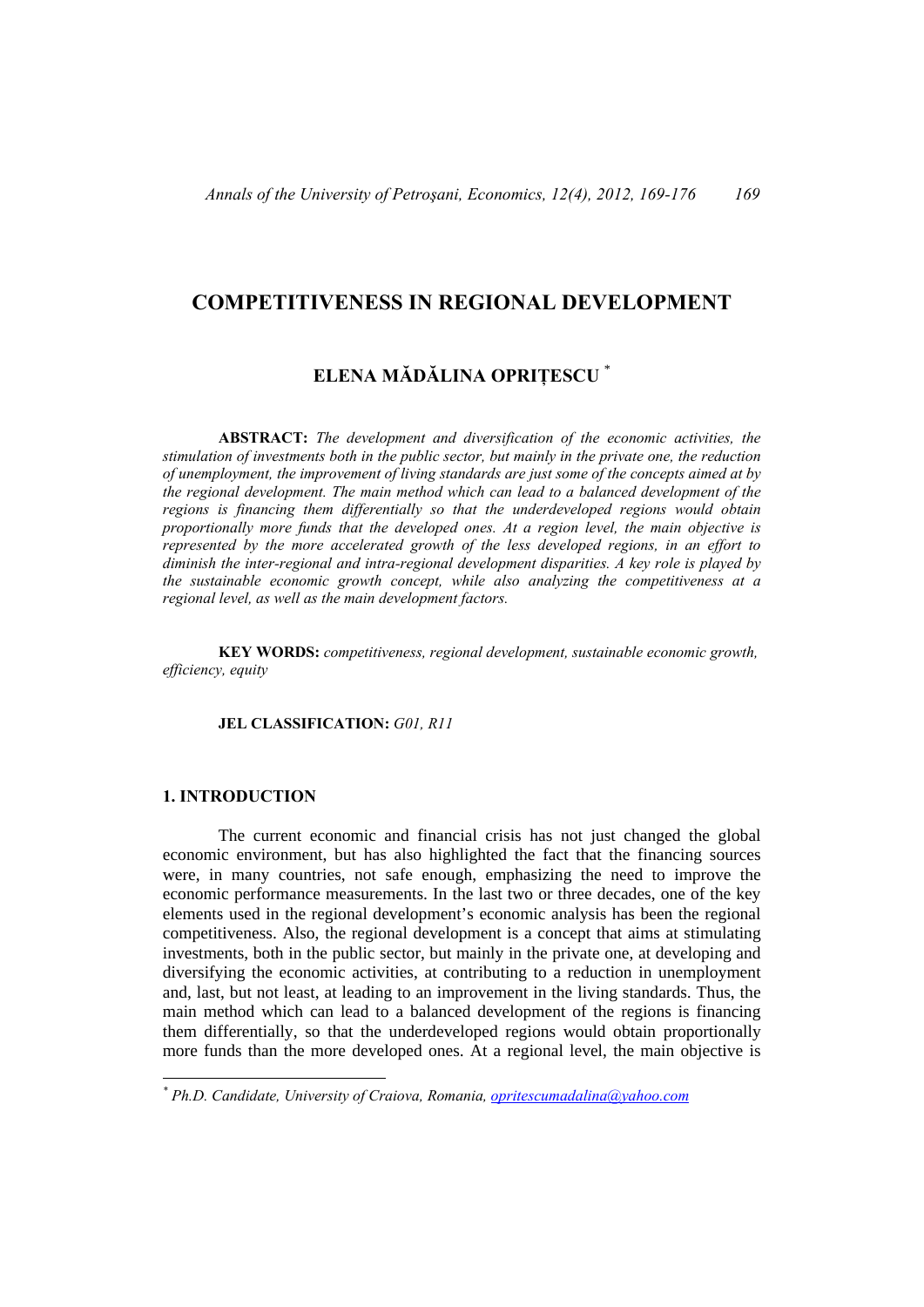represented by the more accelerated growth of the less developed regions, in an effort to diminish the inter-regional and intra-regional development disparities.

# **2. COMPETITIVENESS AT THE EU LEVEL**

Competitiveness is a wide notion, with multiple valences which converge towards a concept whose content has not been precisely established. According to the Statistical Office of the European Union, competitiveness is "the capacity of an enterprise, economic branch or trans-national ensemble to generate, in a sustainable manner and under competition conditions, relatively high income levels and factor occupancy levels".

 According to the general development objective, the national strategy will give priority to the underdeveloped regions which make use of national and regional resources, while the other sectoral strategies do not benefit from a spatial approach, but have an obvious regional impact. Implementing the regional strategy will, ultimately, lead to a reduction in inter-regional disparities, as well as in disparities within regions, between the rural and urban areas, between urban centres and adjacent areas and, within cities, between the areas which are attractive for investors and the unattractive ones.

Both the highly developed regions and the less developed ones have been equally affected by the economic crisis in the last few years. As a result, the regions have remained at approximately the same level and the general regional disparities have not changed significantly.

The World Economic Forum annually publishes a report regarding global competitiveness in the countries. By adopting a similar approach, a new competitiveness index has been created for all NUTS 2 regions. It consists of twelve pillars which are based on a total of 96 indicators organized in three groups, basic group, efficiency group, innovation group). These indicators have a much wider scope than just limited economic aspects and also include many indicators regarding the quality of life, life expectancy, health etc.

The twelve pillars distributed into the 3 groups present themselves as follows:  $\rightarrow$  The Basic Group represents the main engines of any type of economy:

- 1. Institutions
- 2. Infrastructure
- 3. Macroeconomic environment
- 4. Health and primary education

 $\rightarrow$  The Efficiency Group represents the aspects which become important as a region develops:

- 5. Higher education and training
- 6. Goods market efficiency
- 7. Labour market efficiency
- 8. Financial market development
- 9. Technological readiness
- 10.Market size

 $\rightarrow$  The Innovation Group includes the engines of advanced regional economies: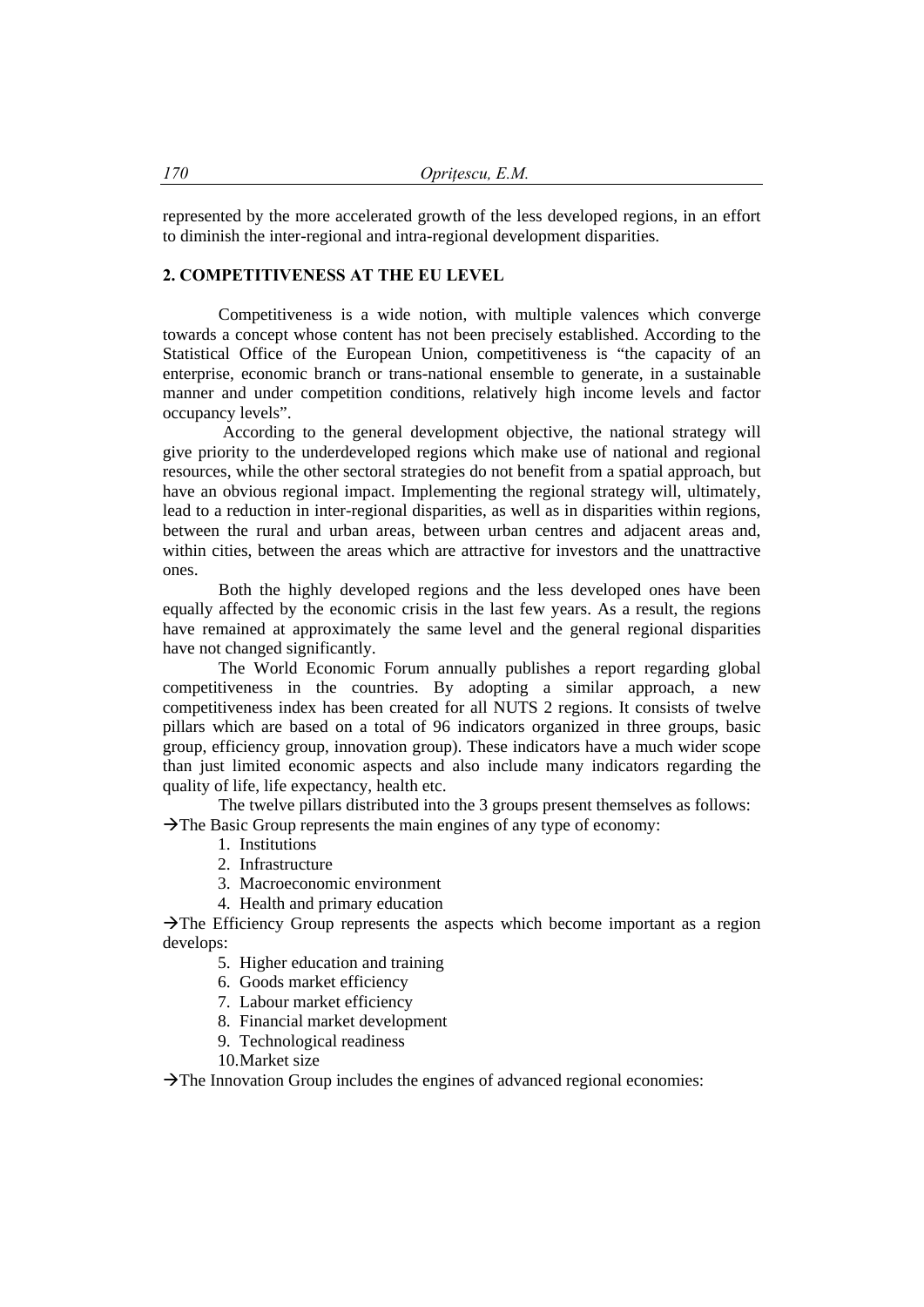



*Source: The Global Competitiveness Report, 2012–2013* 

#### **Figure 1. The Global Competitiveness Index (GCI)**

Each of these pillars allows evaluating a region's performance in relation with all other regions. As a result, they can be considered as indicators of the strengths and weaknesses for each region.

Once the regions advance by means of own development, the social and economic conditions also change and other determining factors become increasingly important for their competitiveness. Thus, the optimal method to improve the competitiveness of a more developed region can differ from those of a less developed one. Considering this aspect, the proportions associated to each of these groups are related to the region's GDP per capita, as follows:

- In the less developed regions, the distribution is:  $40\%$  for the basic group,  $10\%$ for the innovation group, while the efficiency group receives a fixed percentage of 50%;
- In the regions with an average development, the distribution is: 30% for the basic group, the innovation group practically doubles reaching 20%, while the efficiency group receives the same fixed percentage of 50%;
- $\bullet$  In the more developed regions, the basic groups receives only 20%, the innovation group triples, reaching 30%, while the efficiency group, again, receives the same fixed percentage of 50%.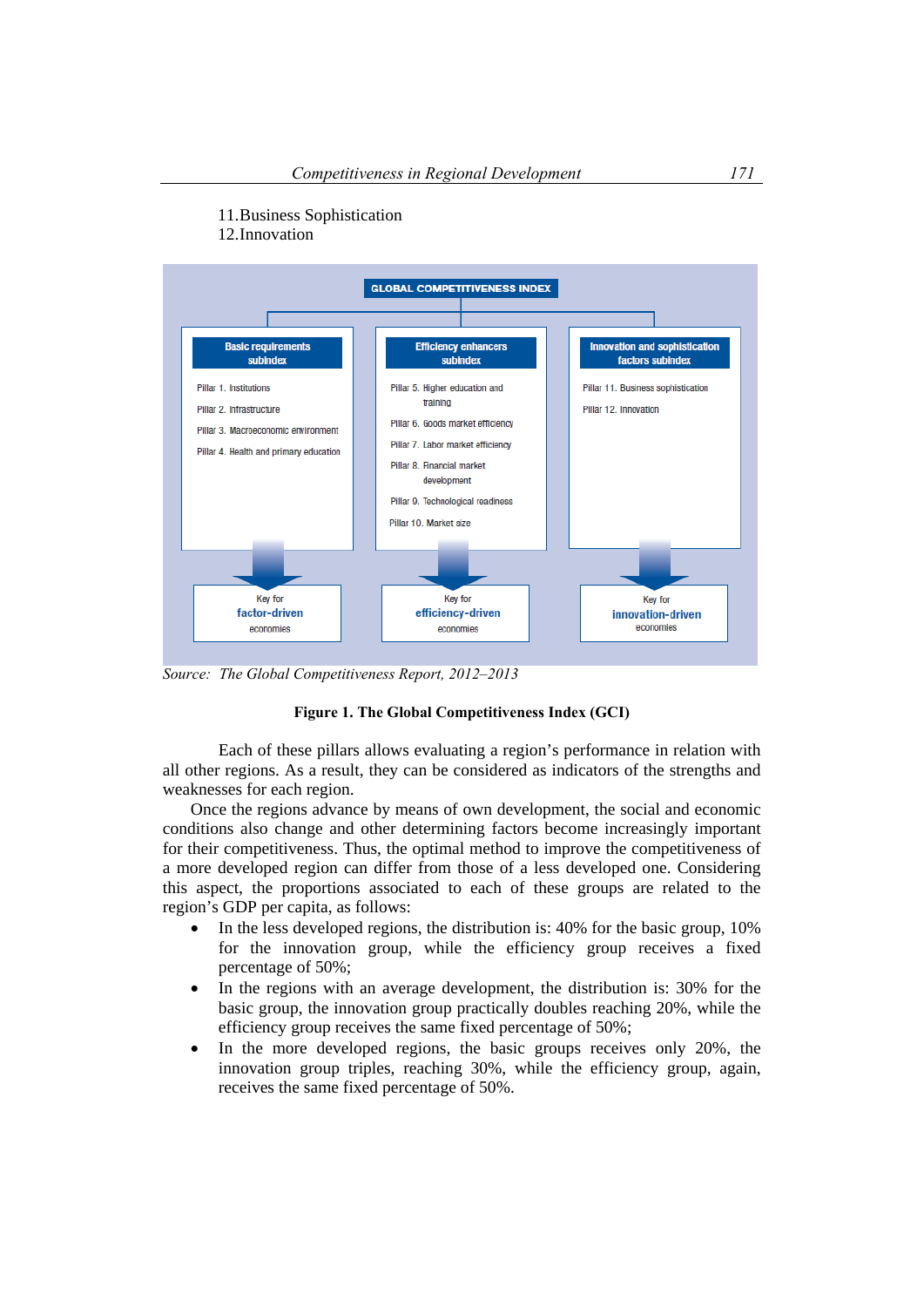All these show that the competitiveness of a less developed region can be consolidated rather by improving institutions and primary education, than by increasing innovation expenditures. Moreover, one can notice that developed regions can lose competitiveness if they do not invest more in innovation.

In the image below, one can notice the high levels of competitiveness and the regions or countries with low performances in relation to the Global Competitiveness Index (GCI). The ten best performances are highlighted with dark red. The rest of the countries have intermediate colours, ranging from orange – the second best performance group, through yellow, light blue, normal blue and dark blue – this last colour identifies the least competitive countries, according to the GCI. The map reveals that the most competitive countries remain concentrated in Europe, North America, while also comprising some of the advanced economies from Asia and the Pacific. Despite decades of intense economic growth, in some developing regions (such as Latin America and Africa), the map shows that these regions' competitiveness gap persists compared to the much more advanced countries.



*\* The interval [x,y] is inclusive of x but exclusive of y. † Highest value; †† lowest value. Source: The Global Competitiveness Report, 2012–2013* 

#### **Figure 2. Competitiveness at a global level**

At the European Union level, the general competitiveness is higher in the northern regions, in the south of Germany, in the Benelux and in the south-east of England. As far as competitiveness is concerned, the differences between regions are higher within certain member states. For example, most of the regions in Germany and Poland, as well as some regions in Greece which are specialized in tourism, but also the regions around the capitals from the EU-12 zone have been relatively little affected by the crisis. By contrast, almost all the regions in the Baltic countries, the regions in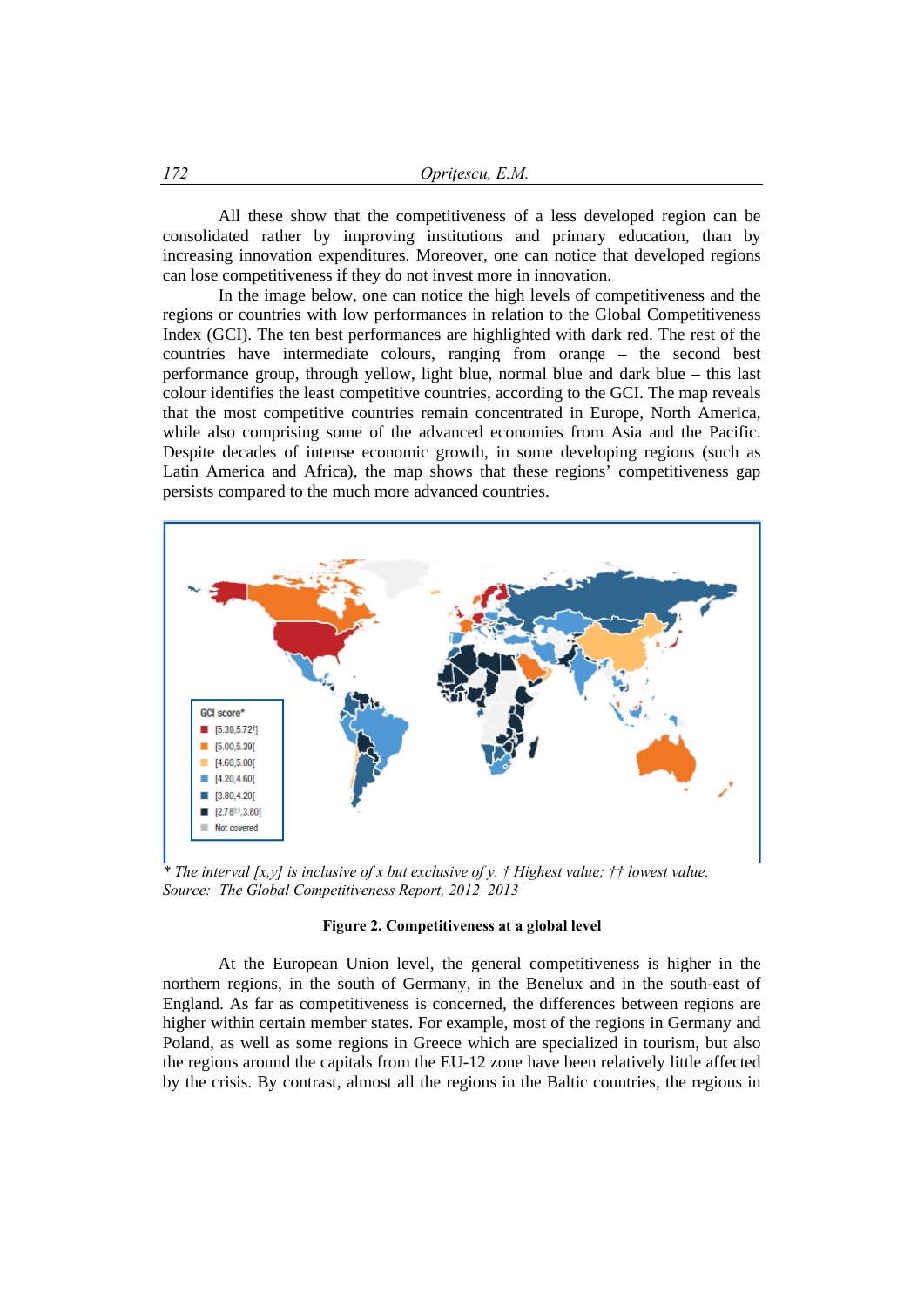the north of Hungary, some regions in Italy and southern Spain, Greece, Ireland have suffered a significant economic contraction. A relatively fast recovery has been observed in some prosperous regions from Germany and northern Belgium, as well as in the capital regions in the north and centre of the EU. Also, one can notice a relatively good performance in the case of some regions in Poland, as well as a rather rapid recovery in most of the other EU-12 regions. At the other extreme, forecasts are much less favourable for the regions from Greece and, in a lesser degree, for those from Spain, France, Italy and Portugal.

Figure no. 3 displays the competitiveness at the level of each region, as the bright red highlights the highly competitive regions, while the dark blue highlights the least competitive ones.



*\* The interval [x,y] is inclusive of x but exclusive of y. † Highest value; †† lowest value. Source: The Global Competitiveness Report, 2012–2013* 

#### **Figure 3. Competitiveness at the EU level**

At the level of Romania, the Global Competitiveness Index is presented in Figure no. 4. The first column displays the country's rank among the 144 analyzed economies, while the second column displays the score. Each sub-index's proportional contribution to the GCI score is also reported separately in the above figure, split into three main groups, weighted correspondingly according to the low development level. These weightings vary depending on the country's level of development. On the right hand side, a diagram shows the country's performance for the 12 pillars of the GCI (the blue line), measured in regard to the average scores of all economies which undergo the same development stage (the black line).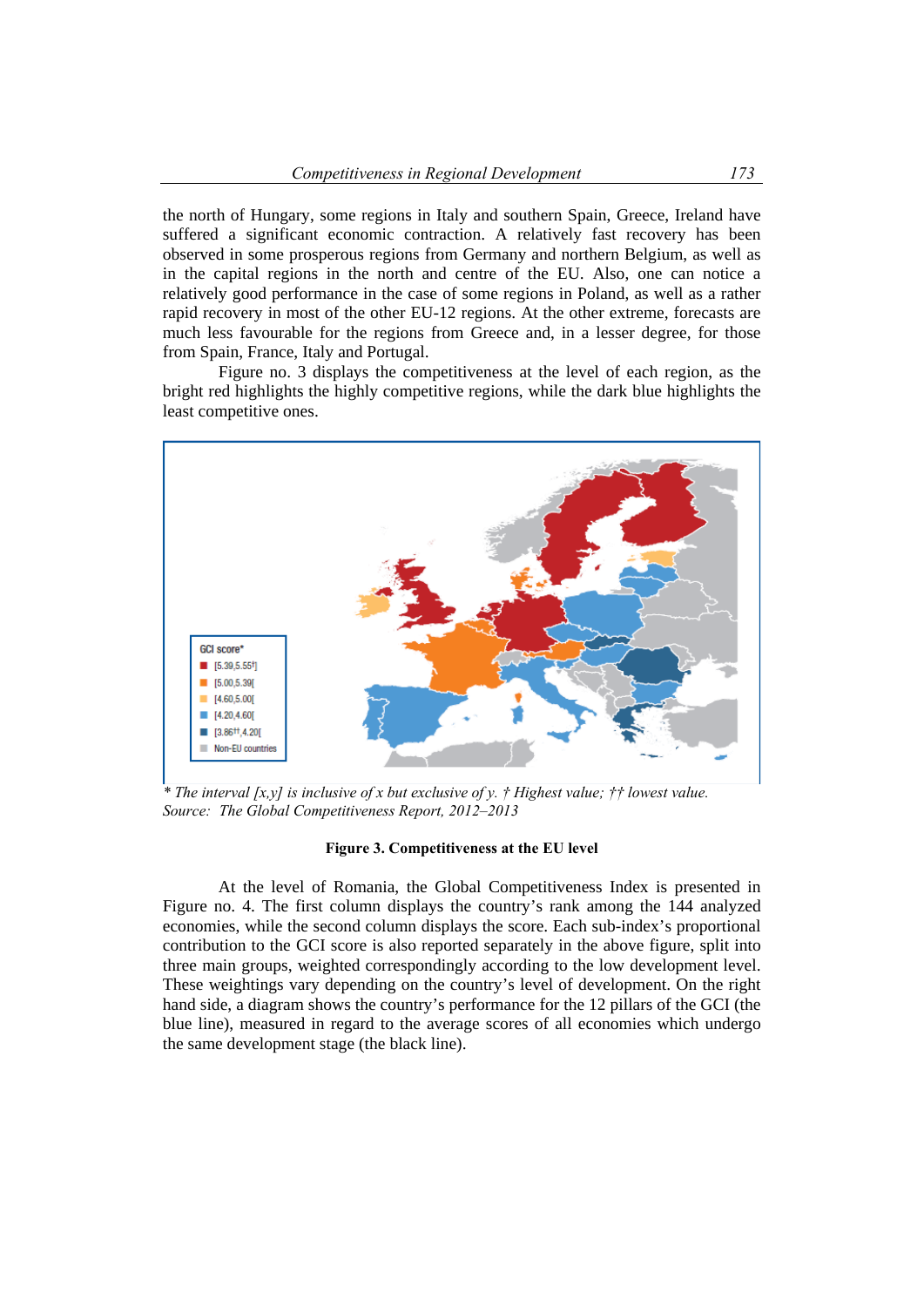

*Source: The Global Competitiveness Report, 2012–2013* 

### **Figure 4. The Global Competitiveness Index at the level of Romania**

Regardless of their level of development, generally, in most of the countries, the regions around the capitals record higher values as far as competitiveness is concerned. Whereas in the developed countries, the competitive regions are surrounded by other competitive regions, in the less developed countries, these regions are usually surrounded by less competitive ones. This reveals the fact that the competitiveness factors are distributed more uniformly in the developed countries and the competitiveness tends to extend upon the neighbouring regions. In the less developed countries, the competitiveness factors are concentrated in the capital region, due to limited transportation connections and to a different business environment.

Although the areas most affected by the economic crisis were those specialized in craftsmanship, the highest unemployment rates have been recorded in the regions which were highly dependant on the construction sector. Regions with an increased proportion of public sector employment have also been significantly affected. Those which have been moderately affected specialize in financial and business services, as mostly are capital regions or developing metropolitan regions. Generally, the industrial regions, specialized in production, or those with a higher proportion of financial or business services are forecast to recover more quickly, while those that are dependant on tourism, construction and public administration are estimated to recover more slowly.

The exchange of goods between the EU and the rest of the world has also been deeply affected by the economic crisis. The recession, which has affected EU more strongly than other parts of the world, has led to a higher decrease of imports than that of exports and to a fall in the trade deficit. More and more companies are relocating different parts of their production facilities in different parts of the world and this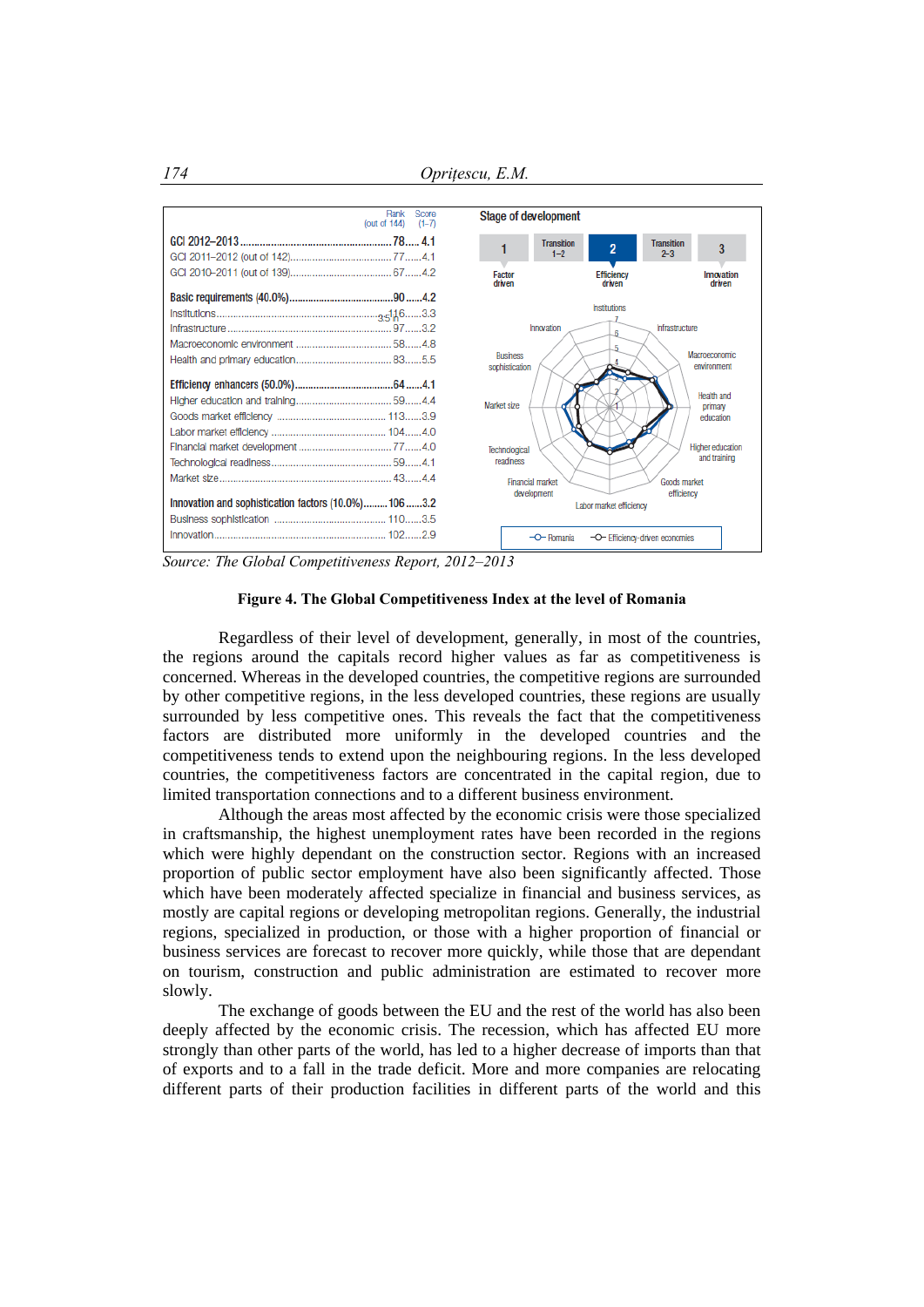increasingly dispersed production system is boosting the demand for logistics and command and control systems. Such a process is creating both opportunities and threats for the EU regions. The sectors in which the EU has become less competitive include the textile, metal or electrical and optical equipment industries. Some regions have lost their markets as they have engaged in competition with developing economies outside the EU in the field of low cost and quality products. This fact highlights the essential role of investing in the human capital, in the entrepreneurial spirit and in a favourable business environment.

In order to understand the economic development in the EU regions, one must perform an analysis of the factors which the diversity of the economic performance or a region's competitiveness is based upon. Specialized papers tend to group the development factors in the following general categories: production factors; human and physical capital; technology.

It is assumed that an accumulation of the aforementioned factors is facilitated by functional financial and labour markets and it is affected by different other characteristics, such as population age structure, available natural resources, access to the large production markets, economic activity density within the region, administration quality, political context, macroeconomic environment etc.

Starting from the factors enumerated above, econometric techniques have been employed in order to calculate which of the more than 60 potential growth factors represent the most important engines in the regional development, as follows:

- the human capital, in other words the education level, is one of the most important development factors, especially the proportion of superior education population. This is in correlation with the innovation, as these people facilitate the rapid spread of new technologies and knowledge, in general;
- the fixed capital is another important factor, mainly due to the fact that it directly affects a company's productive capacity, but also because this factor also influences innovation, as the capital tends to incorporate the latest technologies;
- unemployment reflects the healthy functioning of the labour market, as well as the regional flexibility and social cohesion;
- existing neighbours, meaning that a region's development performance partially depends on the neighbouring regions' development.

All these results reveal the fact that national measures cannot express this strong regional dimension – competitiveness.

The development of the regional economies remains a major priority for each country, as it generates employment and finances social expenditures and environment protection, as well as social cohesion and cleaner and more efficient technologies which, in turn, contribute to development. For a sustainable development, the three axes of the Europe 2020 Strategy are:

- Intelligent growth: developing an economy based on knowledge and innovation;
- Sustainable growth: promoting a more efficient and ecological use of resources and promoting a more competitive economy;
- Growth favouring inclusion: promoting an economy with a high level of employment which would ensure social and territorial inclusion.